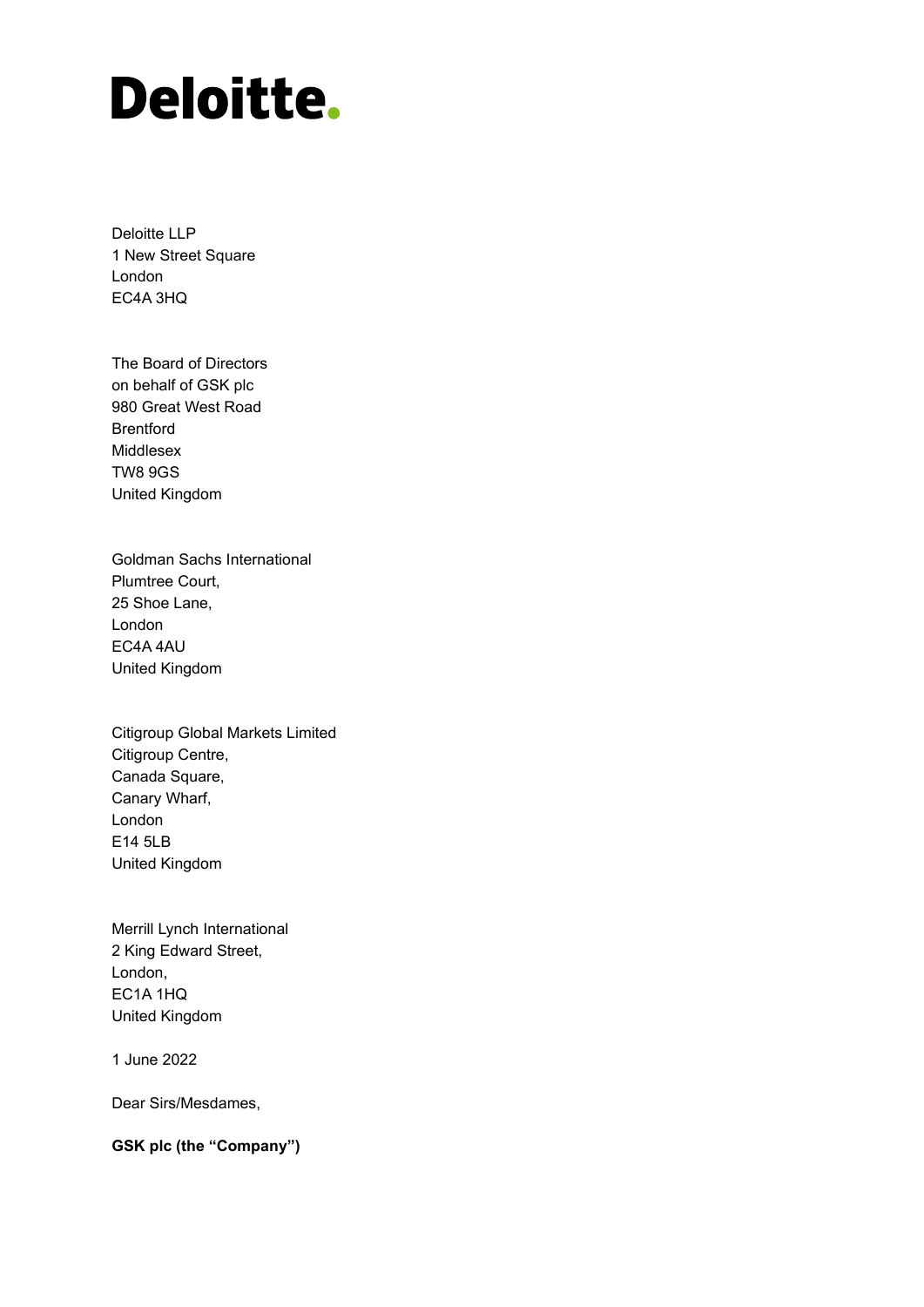We report on the pro forma financial information (the "**Pro Forma Financial Information**") set out in Part 5 of the Class 1 circular dated Wednesday 1 June 2022 (the "**Circular**"). This report is required by Annex 20, section 3 of the PR Regulation as applied by Listing Rule 13.3.3R and is given for the purpose of complying with that regulation and for no other purpose.

## **Opinion**

In our opinion:

- (a) the Pro forma financial information has been properly compiled on the basis stated; and
- (b) such basis is consistent with the accounting policies of the Company.

### **Responsibilities**

It is the responsibility of the directors of the Company (the "**Directors**") to prepare the Pro forma financial information in accordance with Annex 20 sections 1 and 2 of the PR Regulation as applied by Listing Rule 13.3.3R.

It is our responsibility to form an opinion, as to the proper compilation of the Pro forma financial information and to report that opinion to you in accordance with Annex 20 section 3 of the PR Regulation as applied by Listing Rule 13.3.3R.

Save for any responsibility which we may have to those persons to whom this report is expressly addressed and which we may have to shareholders as a result of the inclusion of this report in the Circular, to the fullest extent permitted by law we do not assume any responsibility and will not accept any liability to any other person for any loss suffered by any such other person as a result of, arising out of, or in connection with this report or our statement, required by and given solely for the purposes of complying with Listing Rule 13.4.1R (6), consenting to its inclusion in the Circular.

In providing this opinion we are not updating or refreshing any reports or opinions previously made by us on any financial information used in the compilation of the Pro forma financial information, nor do we accept responsibility for such reports or opinions beyond that owed to those to whom those reports or opinions were addressed at the date of their issue.

### **Basis of preparation**

The Pro Forma Financial Information has been prepared on the basis described in the notes therein, for illustrative purposes only, to provide information about how the transaction might have affected the financial information presented on the basis of the accounting policies adopted by the Company in preparing the financial statements for the period ended 31 December 2021.

### **Basis of Opinion**

We conducted our work in accordance with the Standards for Investment Reporting issued by the Financial Reporting Council in the United Kingdom. We are independent of the Company in accordance with the Financial Reporting Council's Ethical Standard as applied to Investment Circular Reporting Engagements, and we have fulfilled our other ethical responsibilities in accordance with these requirements.